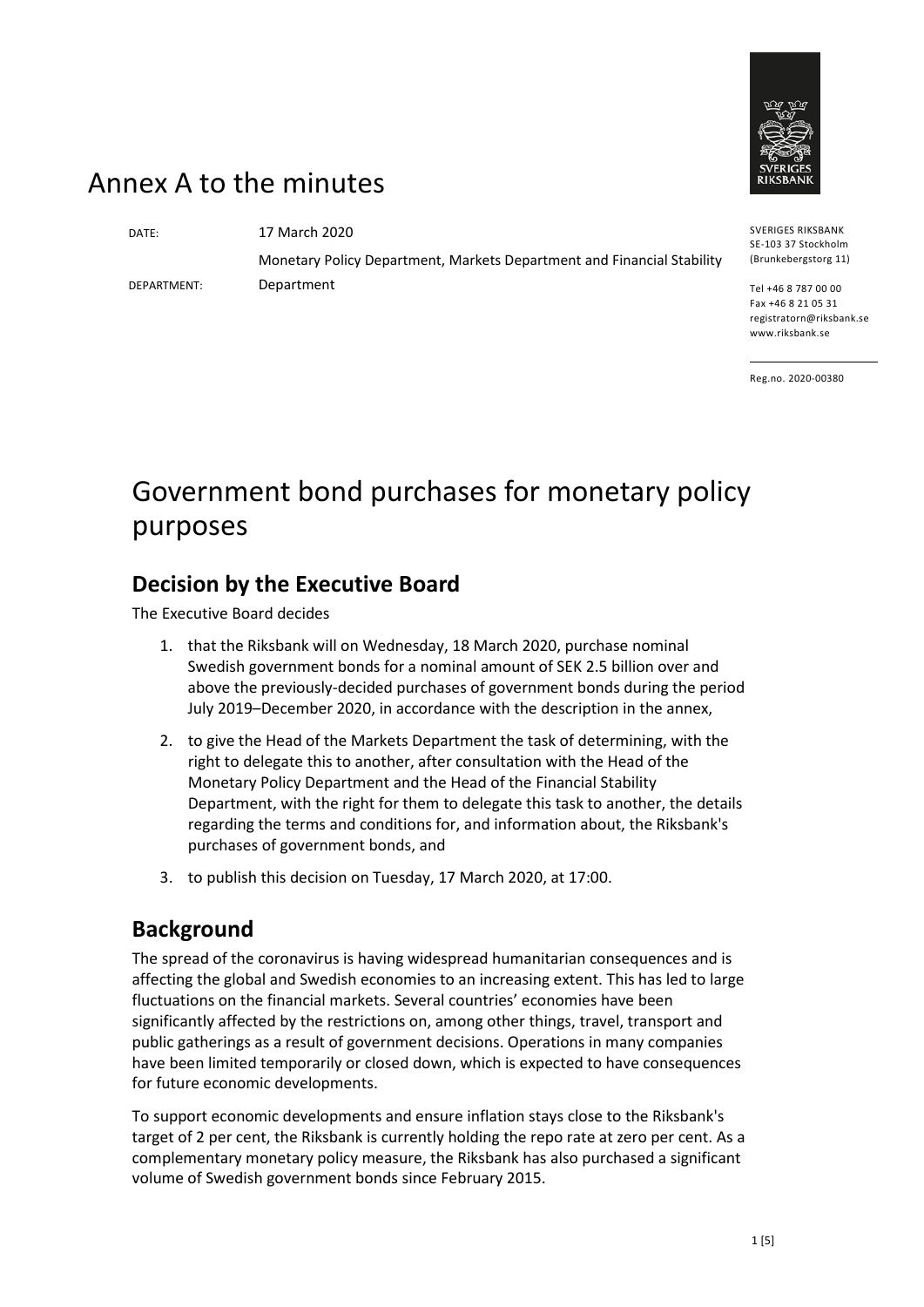

The aim of the expansionary monetary policy is to support demand, output and employment in Sweden, to stabilise inflation around the target of 2 per cent and to keep inflation expectations compatible with the target. High confidence in the inflation target creates the conditions for efficient price-setting and wage formation, thereby contributing to good economic development in Sweden.

The Riksbank's monetary policy has had a broad impact on financial conditions in the Swedish economy in recent years, and has contributed to good economic growth and an inflation rate close to the target in recent years. CPIF inflation has fallen back in recent months as a result of falling energy prices, but excluding energy prices, the inflation rate is close to 2 per cent.

However, the spread of the coronavirus will inevitably have clearly negative effects on economic activity in Sweden, although it is too early to say how serious the effects will be and how long they will last. It is nevertheless already clear that companies in the tourism sector have been hard hit by the restrictions introduced and the precautionary measures taken. Hotels, travel agencies and restaurants are reporting small numbers of visitors and extensive cancellations. As a consequence of this, several companies have reduced their operations and large numbers of employees have been given notice of redundancy in recent days.

The Riksbank's contacts with the financial sector in Sweden and abroad indicate that there are incipient signs of liquidity problems on the financial markets. The continued turbulence on these markets means that credit supply in the Swedish economy could rapidly deteriorate. This could aggravate the downturn in the economy and lead to prolonged negative consequences for output and employment in Sweden. Weaker demand in the economy will probably lead to a fall in inflation.

## **Considerations**

As part of its expansionary monetary policy, the Riksbank has been purchasing nominal and real Swedish government bonds since February 2015. The Executive Board decided in April 2019 to purchase, during the period July 2019–December 2020, nominal Swedish government bonds for a nominal amount of SEK 40 billion and real Swedish bonds for a nominal amount of SEK 5 billion. These purchases are spread evenly throughout the period.

At the end of February 2020, the Riksbank's government bond holdings amounted to almost SEK 340 billion, expressed as a nominal amount. The purchases have meant that the liquidity surplus of the banks in relation to the Riksbank has increased, and at the end of February amounted to around SEK 440 billion.

To keep monetary policy expansionary, provide support to the economy and support credit supply broadly in the Swedish economy, the Executive Board decided on 16 March 2020 to extend the purchases of government bonds in the period March–December 2020 and also to purchase bonds issued by Swedish municipalities and Kommuninvest i Sverige AB, as well as covered bonds issued by Swedish institutions. The total nominal amount for these purchases will amount to up to SEK 300 billion.

In connection with the decision on these bond purchases, the Executive Board stressed that the purchases of government bonds should be initiated immediately. Consequently,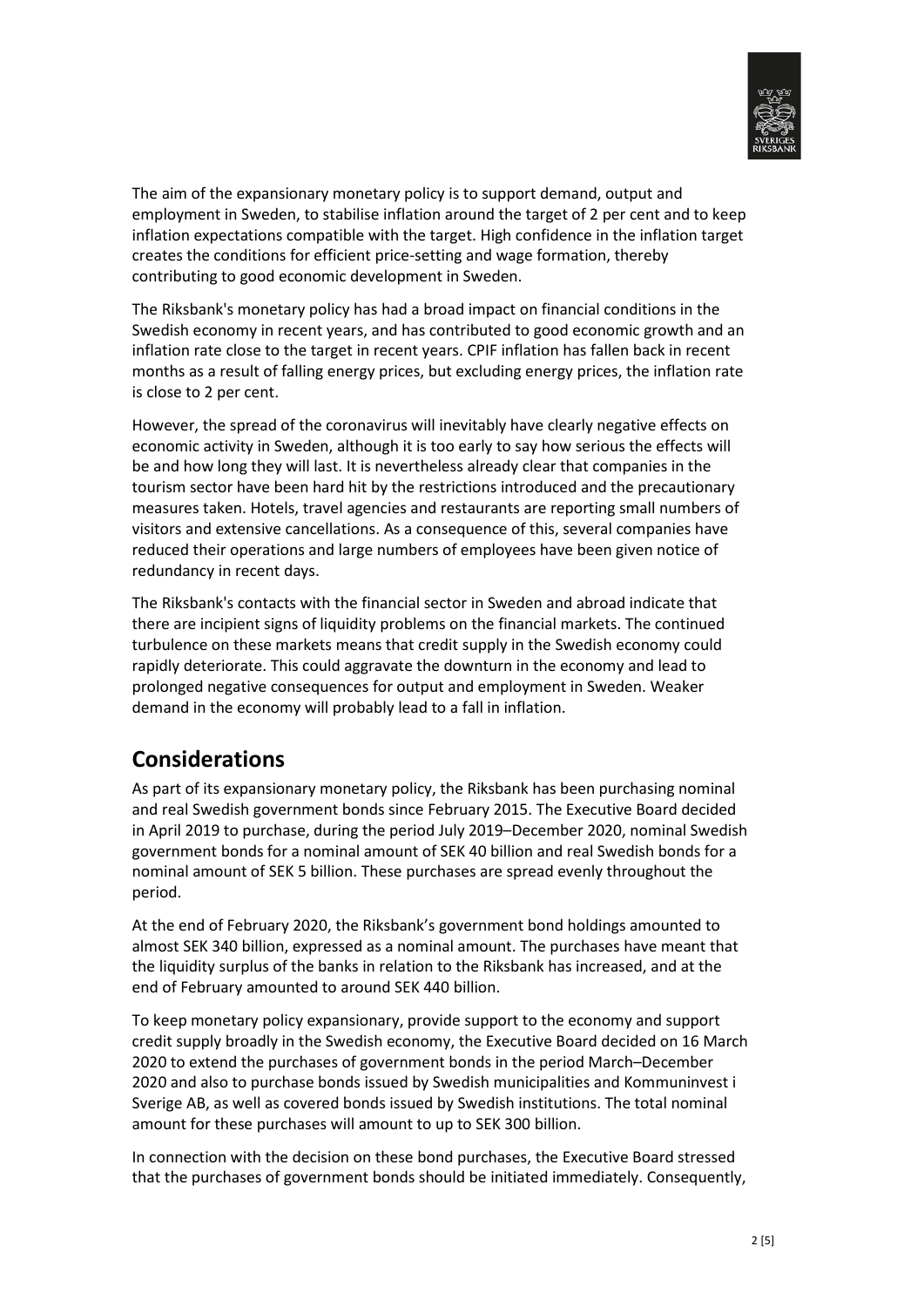

it is appropriate that on Wednesday, 18 March 2020, the Riksbank should purchase nominal Swedish government bonds to a nominal amount of SEK 2.5 billion, in addition to the purchases of government bonds decided by the Executive Board in April 2019.

These purchases are a first step in the programme for bond purchases decided on 16 March 2020. The current purposes are justified in terms of monetary policy as described above, pursuant to Chapter 6, Article 5 of the Sveriges Riksbank Act (1988:1385). The government bond purchases are judged to be compatible with the appropriate provisions regarding monetary financing, cf. the European Court of Justice's decisions on 16 June 2015 in the case C-62/14 Gauweiler and others and on 11 December 2018 in the case C-493/17 Weiss and others.

Economic developments and the situation on the financial markets, both in Sweden and other countries, are now deteriorating very rapidly. Given this, the Riksbank is prepared to take further measures and to supply liquidity as needed, even between ordinary monetary policy meetings. All of the Riksbank's tools can be put to use. How the tools will be used depends on future developments.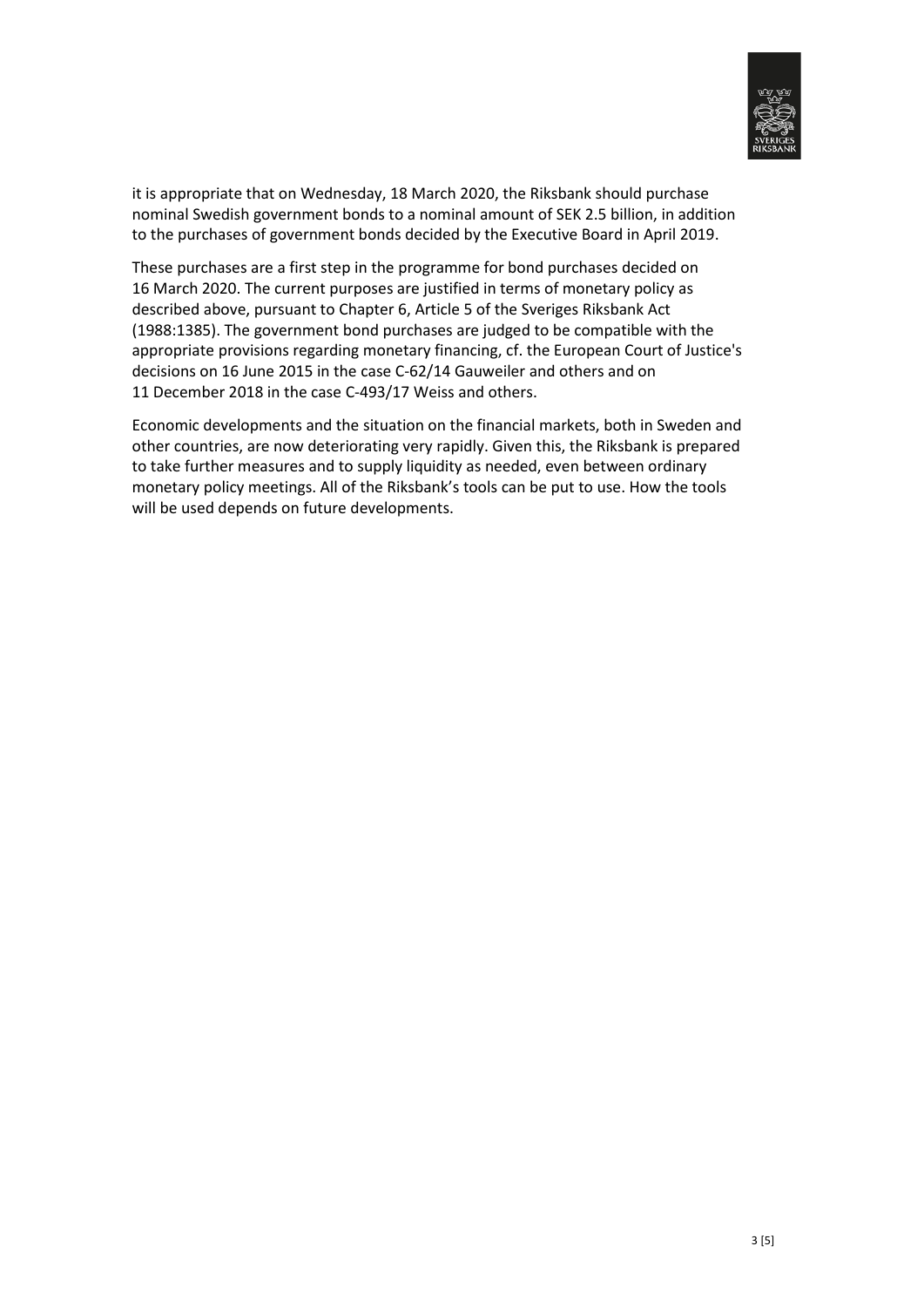

#### **Annex**

Facts regarding the Riksbank's purchases of nominal Swedish government bonds on Wednesday, 18 March 2020, in accordance with the provisions of the applicable general terms and conditions.

| Total nominal amount:                                 | SEK 2.5 billion.                                                                                                                                                                                                                                                                                             |
|-------------------------------------------------------|--------------------------------------------------------------------------------------------------------------------------------------------------------------------------------------------------------------------------------------------------------------------------------------------------------------|
| Type of security:                                     | Nominal bonds issued in Swedish krona by the State<br>of Sweden through the Swedish National Debt Office.                                                                                                                                                                                                    |
| Auction:                                              | Wednesday, 18 March 2020.                                                                                                                                                                                                                                                                                    |
| Announcement of more<br>detailed terms for purchases: | Special terms and conditions will be published one<br>bank day before the Bid procedure.                                                                                                                                                                                                                     |
| Form of purchase:                                     | Bid procedure, multiple price method, differentiated<br>pricing on allocation.                                                                                                                                                                                                                               |
| Eligible bidders:                                     | Those of the Riksbank's monetary policy<br>counterparties and the Swedish National Debt<br>Office's current primary dealers in nominal Swedish<br>government bonds that are eligible to participate as<br>bidder under the applicable general terms and<br>conditions.                                       |
|                                                       | If a Counterparty is not one of the Riksbank's<br>Monetary Policy Counterparties, but meets the<br>requirements for being a dealer in Bonds covered by<br>the Bid procedure, the Counterparty may submit Bids<br>in the current Bid procedure only in the part of the<br>procedure that concerns such Bonds. |
| Bid procedure:                                        | Bids regarding rate and volume are to be made via<br>Bloomberg Bond Auction System between 12:00 and<br>13:00 on the day of the Auction.                                                                                                                                                                     |
| Lowest bid:                                           | Bids shall be no lower than SEK 50 million. Each<br>bidder can make several bids.                                                                                                                                                                                                                            |
| Highest bid:                                          | No individual bid may exceed the total volume<br>requested by the Riksbank at each Bid procedure.                                                                                                                                                                                                            |
| Allocation:                                           | Normally 10 minutes after the final time for making a<br>bid.                                                                                                                                                                                                                                                |
| Payment and delivery:                                 | Shall be made the second banking day after the<br>auction concerned in Euroclear Sweden's securities<br>settlement system.                                                                                                                                                                                   |
|                                                       | Counterparties are obliged to ensure that the Bonds<br>supplied to the Riksbank have not been obtained                                                                                                                                                                                                       |